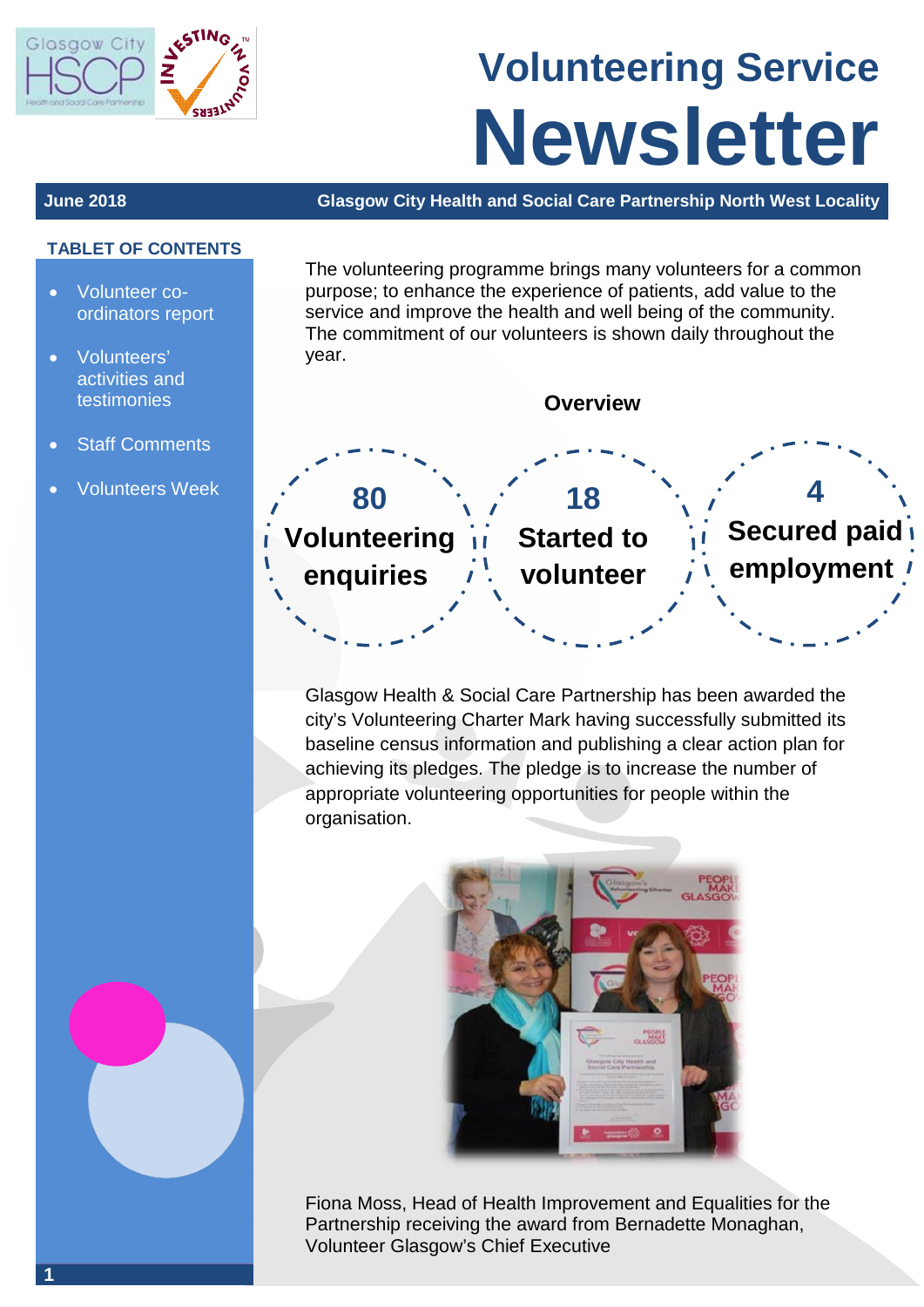

H C staff June Ferguson, June McMullan

## **Volunteers' Activities and Testimonies** Health Information Point (HIP)

Health Information Points staffed by trained volunteers enables people to make informed choices about their healthcare, healthy lifestyle and wellbeing. In May 2017 we installed 3 new Interactive Screens at Drumchapel, Possilpark and Maryhill Health and Care Centre to support the work of the HIP. The screens display health and related information visually and creatively. The volunteers' input has been valuable and significant in the development and operation of screens.

Since installation of new screens the volunteers have been using health checklist as a tool to engage with patients. This has encouraged patients to take initiative to seek information about their health and lifestyle and consider of things which are important to their health.

The Health Centres staff has been very supportive in the delivery of HIP service. They have provided volunteers with working space, storage for resources and funding for a new HIP stand at Maryhill in keeping with the new building.



Gail Macgregor, Emma Straughan, Jackie Allison at Maryhill HIP

#### **ES**

*"*I began volunteering with the NHS last year after becoming ill. I wanted to try to do something positive with my time off for both me and others. The Volunteer Co-ordinator has been so welcoming and accommodating. She seemed to really value the previous experience I had in Retail as well as my role as a Senior Project Officer with a conservation charity. She's given lots of advice and support as we settled into our new roles as Health Improvement Volunteers and the NHS has provided an immense range of training too. The role is very varied involving patient engagement, research and networking so it has been a great opportunity to enhance my communication skills. I really feel part of a team who are helping to make a difference to the lives of people in the local community. My time volunteering has given me the confidence and experience needed to apply for jobs in the Health field and although it is early days I feel it is down to my volunteering with the Health Improvement Team that has led to being a Community Champion with See Me."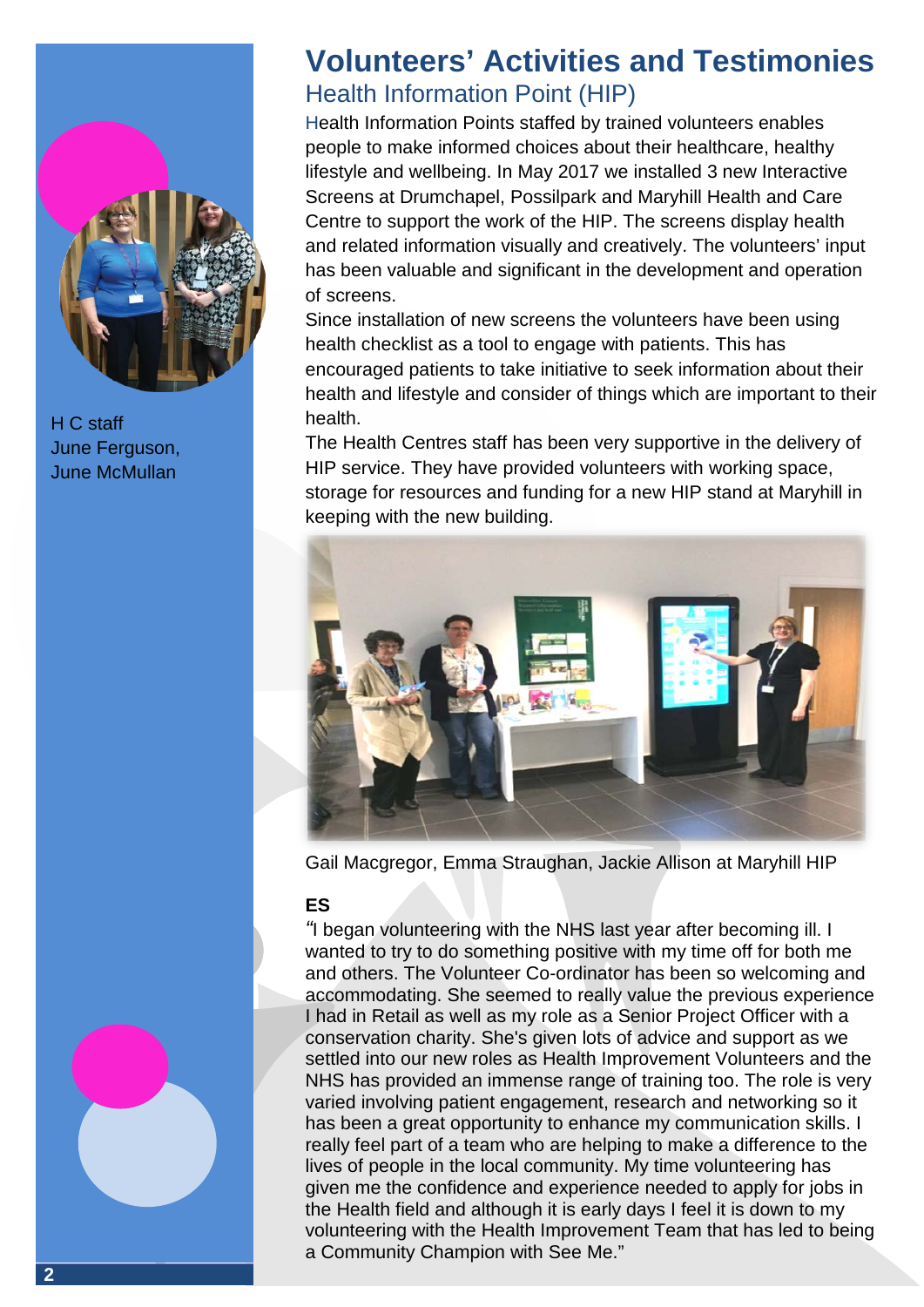#### **JA**

"I started volunteering with HSCP after a long period of ill health. Although I already had another voluntary job I did not feel it was helping me to progress any further towards employment.

I was previously unaware of opportunities to volunteer within the NHS and was really interested to apply when I saw the vacancy on the volunteer website.

It was challenging at first to be back dealing with the public. With the help of my co-ordinator and staff and colleagues I'm gradually getting my confidence back. The training has also been very interesting, and is not only helpful in my voluntary role, but in life in general.

The role also gives me a sense of purpose and I can feel pride again in my achievements."

### Health Improvement Team Office Support

A team of volunteers work alongside Health Improvement staff. Their tasks are varied depending on their skills and interests. Some of the volunteers are involved in development of the Interactive Screens. It entails resourcing and uploading up-to-date information on health, services and campaigns which are creative, engaging and stands out to convey key messages to public and patients.



Monika Gorecka and Luke Barker

#### **LB**

*"*I have been volunteering in the Health Improvement Team at Gartnavel, West House up to 10 hours each week for almost a year now. It has helped me gain experience and confidence in working for a large organization like the health board. My main role with an Interactive Screens roll-out has seen me liaise with many different professional health practitioners in a collaborative and technical capacity delivering health and social care information. The work is always varied and has helped me learn about the different health needs of and improvements for Glasgow's population. As well as enjoying being a full member of a team doing work which has a real and positive impact on people's lives, I have gained experience in new skills - such as developing and leading a workshop for the screens and also training in health statistics, giving presentations and being involved in long-term shared stakeholder projects like the Schools Survey. In addition, I have informally learned lots about work and health and wellbeing from being around such a fun, friendly and welcoming group, which has been of great benefit to me."



Annette Hooton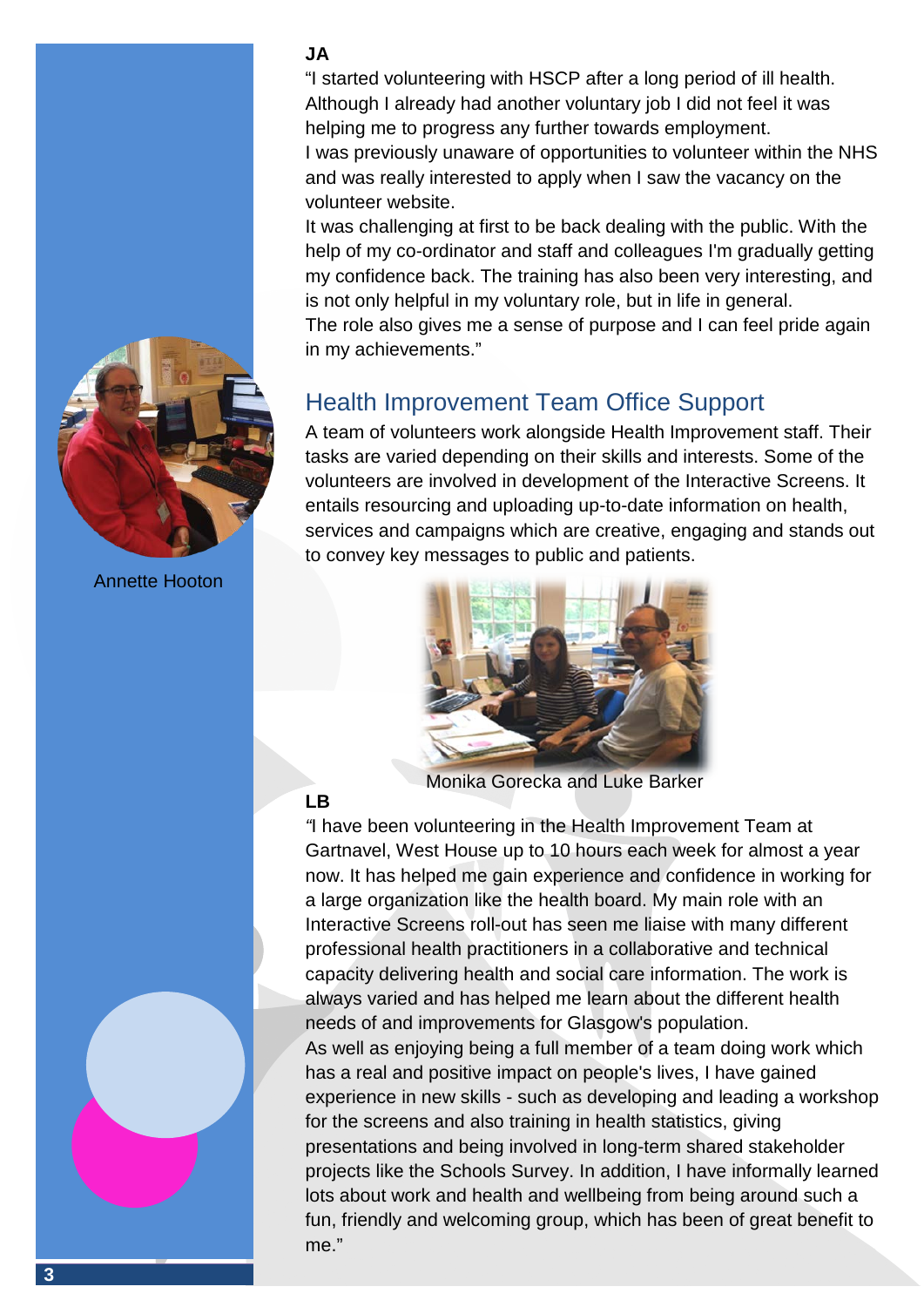

Drew, Lucy, Kieron



Alison Horner and Chammi Dewage

#### **DG**

"Before I started volunteering I was in a very low place and I couldn't see myself gaining employment ever again. But my time volunteering with the health improvement team has really helped me gain my confidence back and I am much more optimistic about the future now. The skills I have gained have been tailored to my needs and will hopefully lead me to the job and career that I want. Not only that but I've been able to use these skills to help me in my personal life too. I've also met lots of wonderful people along the way! Volunteering has really helped me take positive steps in my life at a pace I'm comfortable with and I would recommend it to anyone who wants to learn new skills, improve their confidence or make a positive impact in their community."

## Fruit Barra

One of the initiatives volunteers were involved in was the Fruit Barra (FB) implemented in Drumchapel Health Centre to promote healthy eating, provide access to quality and affordable fruit and vegetables within a community setting. It also provided a platform to promote other health improvement topics.

One of the volunteers was from the local community who is also the founder of Drumhub, a community led group. She had great local connections and was well known in the local community bringing local assets in representing and promoting the Barra. The collaborative work has been engaging building on local assets between the volunteer and our own volunteering programme.

#### AH

*"*I saw this as an opportunity to reach more local people as it was based in the Health Centre to promote my group but it also enabled me to access trainings particularly in relation to healthy eating and health improvement. I was able to pass on my learning to my group participants. I was also able to negotiate with other staff I came in contact to visit Drumhub and provide information on specific topics. My group grew as a result of this and where it only met once a week it went on to meet twice a week. It also grew in numbers and the contacts I made whilst completing this voluntary work at the Fruit Barra was beneficial."



Elaine Penman, Atiya Nur, Ellen Fitzpatrick at Drumchapel Barra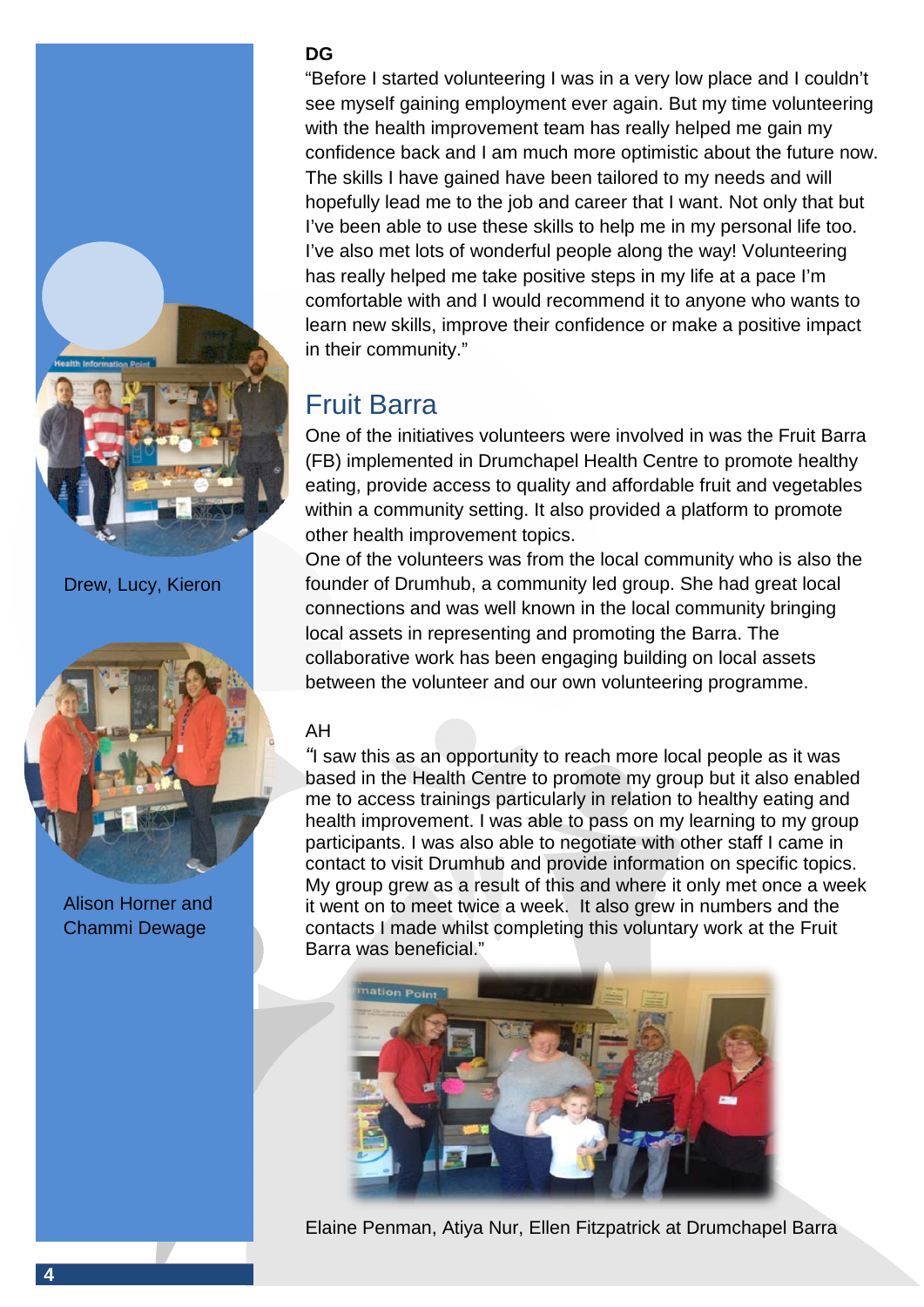## Toothbrushing (TB) Programme

Volunteers support primary school children to take part in the daily lunch time tooth brushing programme within the school. The programme is delivered in primary schools, St Cuthbertson's in Possilpark and Parkview in Summerston. Until June 2017 volunteers had also been supporting Yoker primary school. Claire McCormack and Amanda Whitehouse, Oral Health Educators from Oral Health Directorate support volunteers and schools to deliver this programme. Furthermore volunteers have the option to complete an accredited Child Smile training course through their volunteering.

## TB Volunteer's Feedback

It's extremely rewarding to know that I've made a difference to the oral health of the children and hopefully instilled a habit that they will continue to utilize throughout their lives. I also really enjoyed getting to know and conversing with the children during the sessions and seeing their individual personalities develop throughout my time there.

I would recommend volunteering with Health Improvement team to anyone looking to return to work.

## Staff Comment

"At the Oral Health Directorate we have had the pleasure of working alongside the volunteers for a number of years. They have been valuable members of the team in delivering tooth brushing within our schools across Glasgow City. They have ensured lots of primary 1 and two children have been able to brush their teeth at school when it may not have been possible due to staffing issues within schools. They have taught children about the importance of daily tooth brushing and helped them develop a valuable skill that will hopefully be continued at home. We are very grateful for their time and commitment to our programme and have been delighted for them when we hear that they have moved into employment or further education."

**Claire McCormack, Oral Health Educator**

"The volunteer service is an invaluable tool to assist people who maybe feel that life should be better for them, but they don't know how to engage in it again. In other words, it allows people to feel comfortable with the world again, and make them feel that their lives could have a purpose once more. This has provided a massive step for my clients in regaining confidence in social situations, their skills and possibilities. They look more positively to the road ahead, which for me is the essential outcome in an individual's journey." **Robert West, Momentum Skills**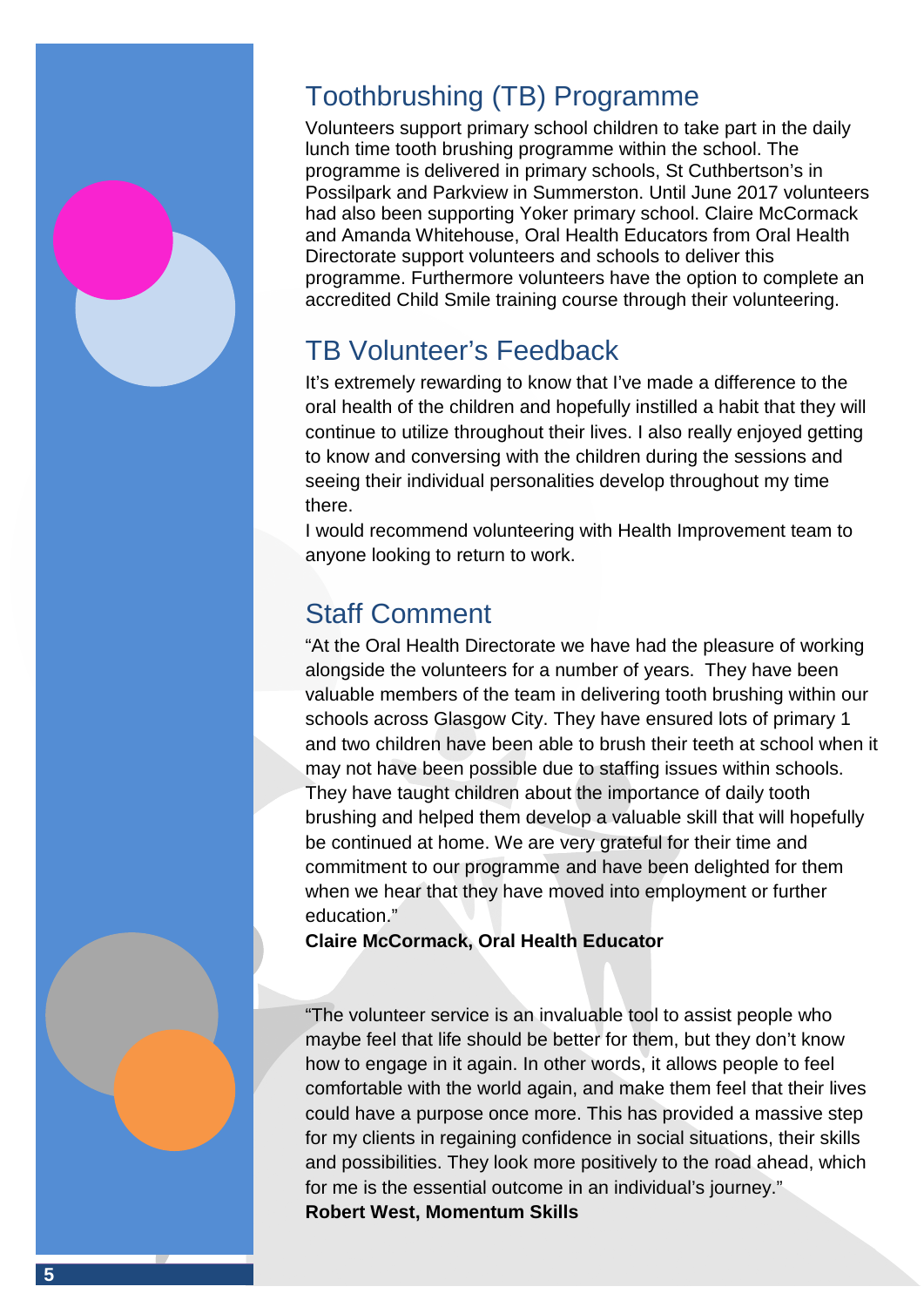



## Volunteers Week Celebration 2018

Volunteers' Week is an annual celebration of the fantastic contribution that millions of volunteers make across the UK. To mark this event and thank our volunteers we organised an award ceremony and lunch followed by visit to the Tall Ship, Riverside.

John Thomson, Health Improvement Lead, awarded the certificates to the volunteers. He commented "The HSCP was recently awarded the Volunteering Charter Mark and the baseline information submitted for this award information recognises each of your efforts and has made this award possible – so while it was awarded to the HSCP your own efforts has made this possible - it really is your award."

Staff from other services came to the event to recognise volunteers' input and spoke of their valuable contribution. The Volunteer Coordinator commended volunteers on their hard work and commitment and expressed how much they have grown in their confidence, knowledge and progressing towards their aspirations.



Back row: John Thomson, Robert West, Luke Barker, Amanda White, Annette Hooton.

Middle row: Duncan Galbraith, Claire McCormack, Emma Straughan **6** Front row: Sandra Duff, Gail MacGregor, Atiya Nur, Jackie Allison.